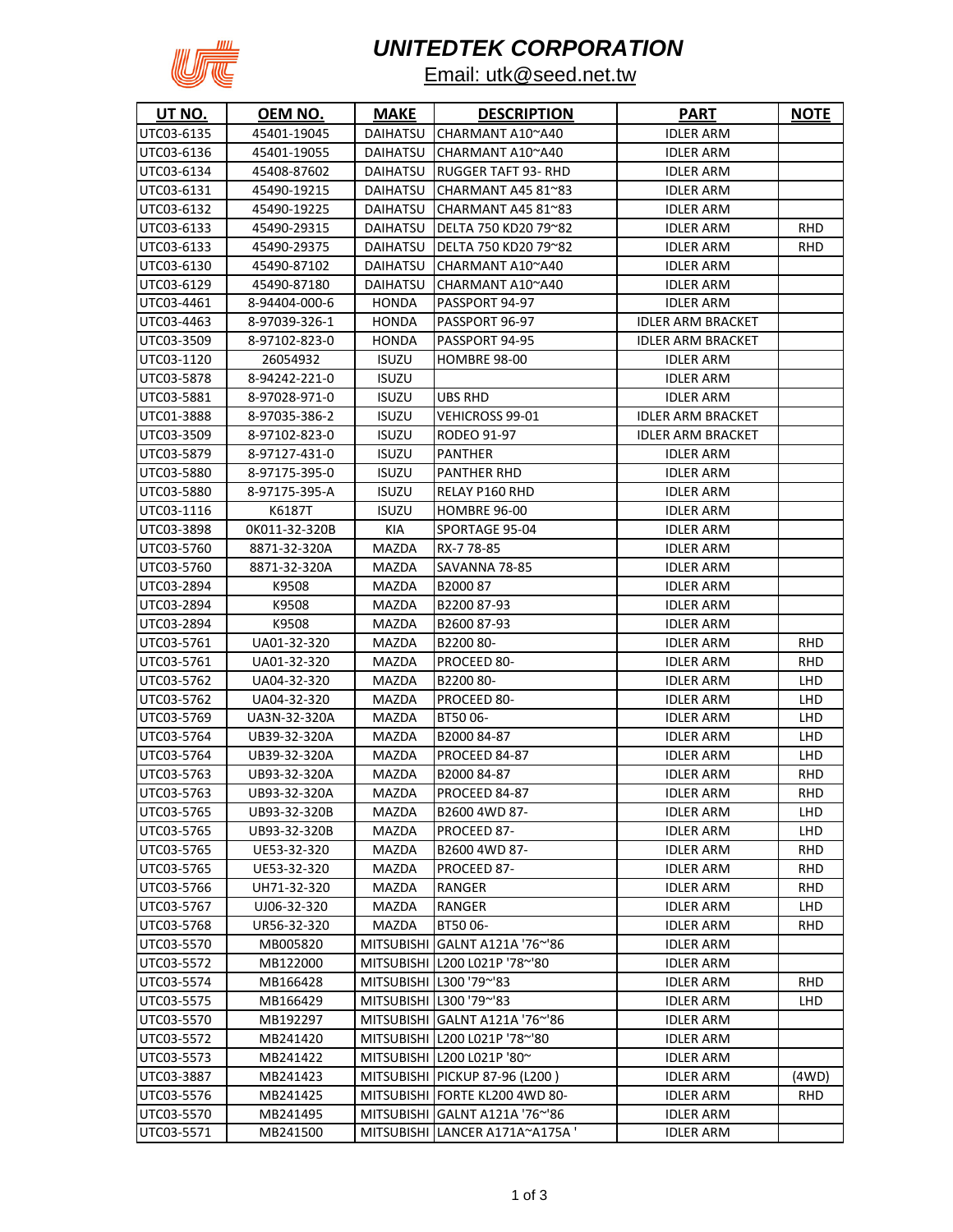

## *UNITEDTEK CORPORATION*

### Email: utk@seed.net.tw

| <u>UT NO.</u> | <u>OEM NO.</u> | <b>MAKE</b>          | <b>DESCRIPTION</b>              | <u>PART</u>           | <u>NOTE</u> |
|---------------|----------------|----------------------|---------------------------------|-----------------------|-------------|
| UTC03-5580    | MB241830       |                      | MITSUBISHI PAJERO '82~'90       | <b>IDLER ARM</b>      |             |
| UTC03-5584    | MB283150       | MITSUBISHI #800      |                                 | <b>IDLER ARM</b>      |             |
| UTC03-5577    | MB315769       | MITSUBISHI L300 '83~ |                                 | <b>IDLER ARM</b>      | <b>RHD</b>  |
| UTC03-5578    | MB315770       | MITSUBISHI L300 '83~ |                                 | <b>IDLER ARM</b>      | LHD.        |
| UTC03-5579    | MB347589       | MITSUBISHI L300 '92~ |                                 | <b>IDLER ARM</b>      | LHD.        |
| UTC03-5585    | MB489983       | MITSUBISHI CM-66     |                                 | <b>IDLER ARM</b>      |             |
| UTC03-3890    | MB527228       |                      | MITSUBISHI PICKUP 87-96 (L200)  | <b>IDLER ARM</b>      | (2WD)       |
| UTC03-5586    | MB564674       | MITSUBISHI $CM-11-4$ |                                 | <b>IDLER ARM</b>      |             |
| UTC03-5580    | MB698532       |                      | MITSUBISHI IPAJERO '82~'90      | <b>IDLER ARM</b>      |             |
| UTC03-5581    | MB831042       |                      | MITSUBISHI   PAJERO V34V 90-    | <b>IDLER ARM</b>      |             |
| UTC03-5582    | MR241030       |                      | MITSUBISHI STRADA K64T '96~'98  | <b>IDLER ARM</b>      |             |
| UTC03-5587    | MR296271       |                      | MITSUBISHI STRADA K64T          | <b>IDLER ARM</b>      |             |
| UTC03-5583    | MR296273       |                      | MITSUBISHI STRADA K77T '96~'98, | <b>IDLER ARM</b>      |             |
| UTC03-5583    | MR296509       |                      | MITSUBISHI STRADA K77T '96~'98, | <b>IDLER ARM</b>      |             |
| UTC03-3508    | MR344654       |                      | MITSUBISHI MONTERO 92-00        | <b>IDLER ARM</b>      |             |
| UTC03-3508    | MR344654       |                      | MITSUBISHI MONTERO SPORT 97-04  | <b>IDLER ARM</b>      |             |
| UTC03-5568    | MT402860       |                      | MITSUBISHI LANCER A71 '73~      | <b>IDLER ARM</b>      | <b>RHD</b>  |
| UTC03-5569    | MT402862       |                      | MITSUBISHI LANCER A71 '73~      | <b>IDLER ARM</b>      | LHD.        |
| UTC03-5411    | 40052-35600    | <b>NISSAN</b>        | <b>FRONTIER</b>                 | <b>IDLER ARM</b>      |             |
| UTC03-5412    | 40053-35600    | <b>NISSAN</b>        | <b>FRONTIER</b>                 | <b>IDLER ARM</b>      |             |
| UTC03-5410    | 48502-2S485    | <b>NISSAN</b>        | <b>FRONTIER D22 97-</b>         | <b>IDLER ARM</b>      | R/LHD       |
| UTC03-5398    | 48530-01G25    | <b>NISSAN</b>        | <b>PICK UP D21 85-</b>          | <b>IDLER ARM</b>      |             |
| UTC03-5385    | 48530-01W07    | <b>NISSAN</b>        | PICK UP#720 '79~'83             | <b>IDLER ARM</b>      |             |
| UTC03-5401    | 48530-04C00    | <b>NISSAN</b>        | C120 LHD#353#                   | <b>IDLER ARM</b>      |             |
| UTC03-5386    | 48530-09W00    | NISSAN               | PICK UP#720 '83~'85             | <b>IDLER ARM</b>      |             |
| UTC03-5388    | 48530-09W10    | NISSAN               | PICK UP#720 '83~'85             | <b>IDLER ARM</b>      |             |
| UTC03-5404    | 48530-0F400    | <b>NISSAN</b>        | TERRANO II R20                  | <b>IDLER ARM</b>      |             |
| UTC03-5400    | 48530-20V00    | NISSAN               | <b>CEDRIC Y31</b>               | <b>IDLER ARM</b>      |             |
| UTC03-5391    | 48530-21L00    | <b>NISSAN</b>        | <b>SKYLINE R30 81-85</b>        | <b>IDLER ARM</b>      |             |
| UTC03-5397    | 48530-2S485    | <b>NISSAN</b>        | <b>PICK UP D21 85-</b>          | <b>IDLER ARM</b>      |             |
| UTC03-2902    | 48530-31G25    | <b>NISSAN</b>        | <b>D21 PICKUP 86-94</b>         | <b>IDLER ARM</b>      |             |
| UTC03-2902    | 48530-31G25    | <b>NISSAN</b>        | PATHFINDER 87-96                | <b>IDLER ARM</b>      |             |
| UTC03-2902    | 48530-31G25    | <b>NISSAN</b>        | <b>PICKUP 95-97</b>             | <b>IDLER ARM</b>      |             |
| UTC03-5399    | 48530-35G25    | <b>NISSAN</b>        | D22 4WD 85-                     | <b>IDLER ARM</b>      |             |
| UTC03-3767    | 48530-3S525    | <b>NISSAN</b>        | XTERRA 00-04                    | <b>IDLER ARM</b>      |             |
| UTC03-5403    | 48530-3T802    | <b>NISSAN</b>        | T3860 #255                      | <b>IDLER ARM</b>      |             |
| UTC03-5392    | 48530-41W01    | <b>NISSAN</b>        | PICK UP 4WD#720 '80~'           | <b>IDLER ARM</b>      |             |
| UTC03-5394    | 48530-50W00    | <b>NISSAN</b>        | PICK UP 4WD#720 '83~'           | <b>IDLER ARM</b>      |             |
| UTC03-5393    | 48530-50W01    | <b>NISSAN</b>        | PICK UP 4WD#720 '83~'           | <b>IDLER ARM</b>      |             |
| UTC03-5395    | 48530-50W10    | <b>NISSAN</b>        | PICK UP 4WD#720 '83~'           | <b>IDLER ARM</b>      |             |
| UTC03-3766    | 48530-8B425    | <b>NISSAN</b>        | <b>FRONTIER 98-04</b>           | IDLER ARM W/2.4L ENG. |             |
| UTC03-5389    | 48530-G2701    | <b>NISSAN</b>        | VANETTE C120 '78~'81            | <b>IDLER ARM</b>      |             |
| UTC03-5390    | 48530-G3710    | <b>NISSAN</b>        | VANETTE C120 '81~'85            | <b>IDLER ARM</b>      |             |
| UTC03-5396    | 48530-G5101    | <b>NISSAN</b>        | VANETTE C22 85-                 | <b>IDLER ARM</b>      |             |
| UTC03-5405    | 48530-G5701    | <b>NISSAN</b>        | #361                            | <b>IDLER ARM</b>      |             |
| UTC03-5381    | 48530-H1000    | <b>NISSAN</b>        | <b>SUNNY B210 71-</b>           | <b>IDLER ARM</b>      |             |
| UTC03-5382    | 48530-H1600    | <b>NISSAN</b>        | <b>SUNNY B210 71-</b>           | <b>IDLER ARM</b>      |             |
| UTC03-5383    | 48530-H6100    | <b>NISSAN</b>        | <b>SUNNY B210 73-</b>           | <b>IDLER ARM</b>      |             |
| UTC03-5402    | 48530-OF000    | <b>NISSAN</b>        | TERRANO II R20                  | <b>IDLER ARM</b>      |             |
| UTC03-5384    | 48530-U8701    | NISSAN               | FAIRLADY-Z '78~'83              | <b>IDLER ARM</b>      |             |
| UTC03-5406    | 48600-G2725    | <b>NISSAN</b>        |                                 | <b>IDLER ARM</b>      |             |
| UTC03-5407    | 48600-G5125    | NISSAN               |                                 | <b>IDLER ARM</b>      |             |
| UTC03-5408    | 48600-G5700    | NISSAN               |                                 | <b>IDLER ARM</b>      |             |
| UTC03-5409    | 48660-G5701    | NISSAN               |                                 | <b>IDLER ARM</b>      |             |